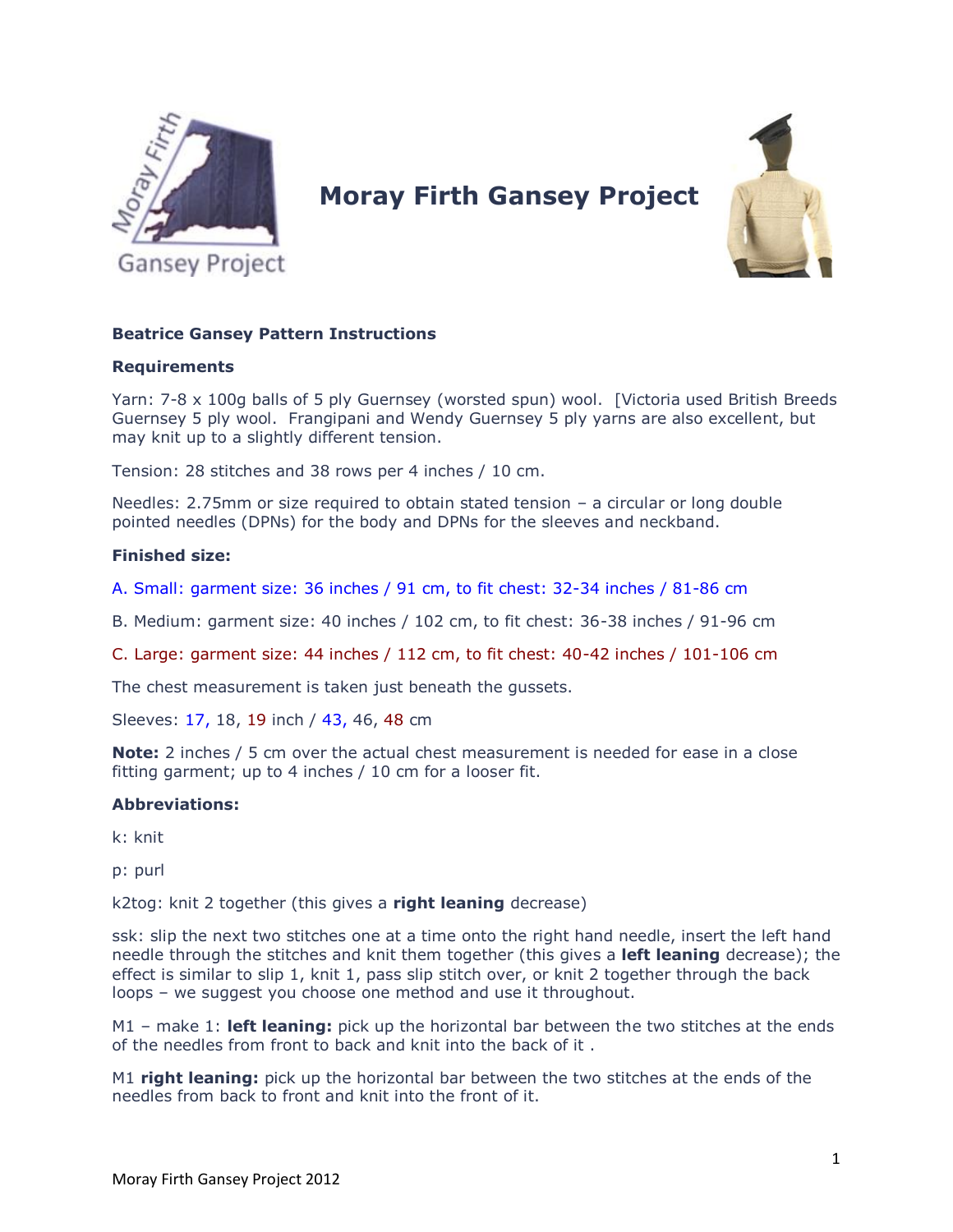#### **Body**

Cast on (232), 256, (284) stitches. Join in the round, placing a marker at the beginning of the round.

**Welt:** foundation round: p1 \*k2, p2, repeat from \* to last 3 stitches, k2, p1 (placing a **marker** after (116), 128, (142) stitches, to mark the **mid-point** of the round).

Continue in rib pattern as set until piece measures 2 inches / 5 cm from cast on edge (approximately 16 rounds). Increase 18, 26, 30 stitches as follows:

Increase round:

A: p1, k13, m1, [k11, m1] 8 times, k13, p1, slip marker, p1, k13, m1, [k11, m1] 8 times, k13, p1 (250 stitches)

B: p1, [k9, m1] 13 times, k9, p1, slip marker, p1, [k9, m1] 13 times, k9, p1 (282 stitches).

C: p1, k7, m1, [k9, m1] 14 times, k7, p1, slip marker, p1, k7, m1, [k9, m1] 14 times, k7, p1 (314 stitches)

**Note:** the purl stitches at the beginning and end of each round and before and after the half way marker form a **false seam**, which continues through the centre of the gusset and down the sleeves.

**Work chart A** starting with round 1 and beginning each round at the right hand side. Repeat the six stitches of the diagonal lines pattern, between the false side seam stitches. NB there will not be an exact number of repeats, just work the additional stitches into the pattern.

Next round: p1, knit to 1 stitch before marker, p1, slip marker, p1, knit to last stitch, p1.

Continue as set by last round until piece measures 11 inches / 28 cm from cast on edge.

**Note:** Adjust length here as required. The gusset adds approximately 2.75 inches / 7 cm to the centre armhole, giving a total length to underarm of approximately 15.75 inches / 40 cm

#### **Gussets and Yoke**

Purl 3 rounds

**Work chart B to the end of round 26**. The diagonal lines are the same as on the lower body, and the six stitch pattern is repeated between the gussets, with a single plain knit stitch at each edge. When you get to the oil rig pattern there are  $(7)$ , 8,  $(9)$  repeats of the pattern between the red lines. The wind turbine pattern above is also repeated (7), 8, (9) times between the red lines.

**Chart B round 27**: divide for the armholes as follows: Knit from chart to 10 stitches before marker, place the next 20 qusset stitches on a stitch holder or waste yarn; place (123), 139, (155) stitches for the back on a separate stitch holder or waste yarn; place remaining 10 stitches on a separate stitch holder or waste yarn with the 10 stitches from the beginning of the round for the other gusset. The stitches that are removed are marked with a horizontal red line on the chart.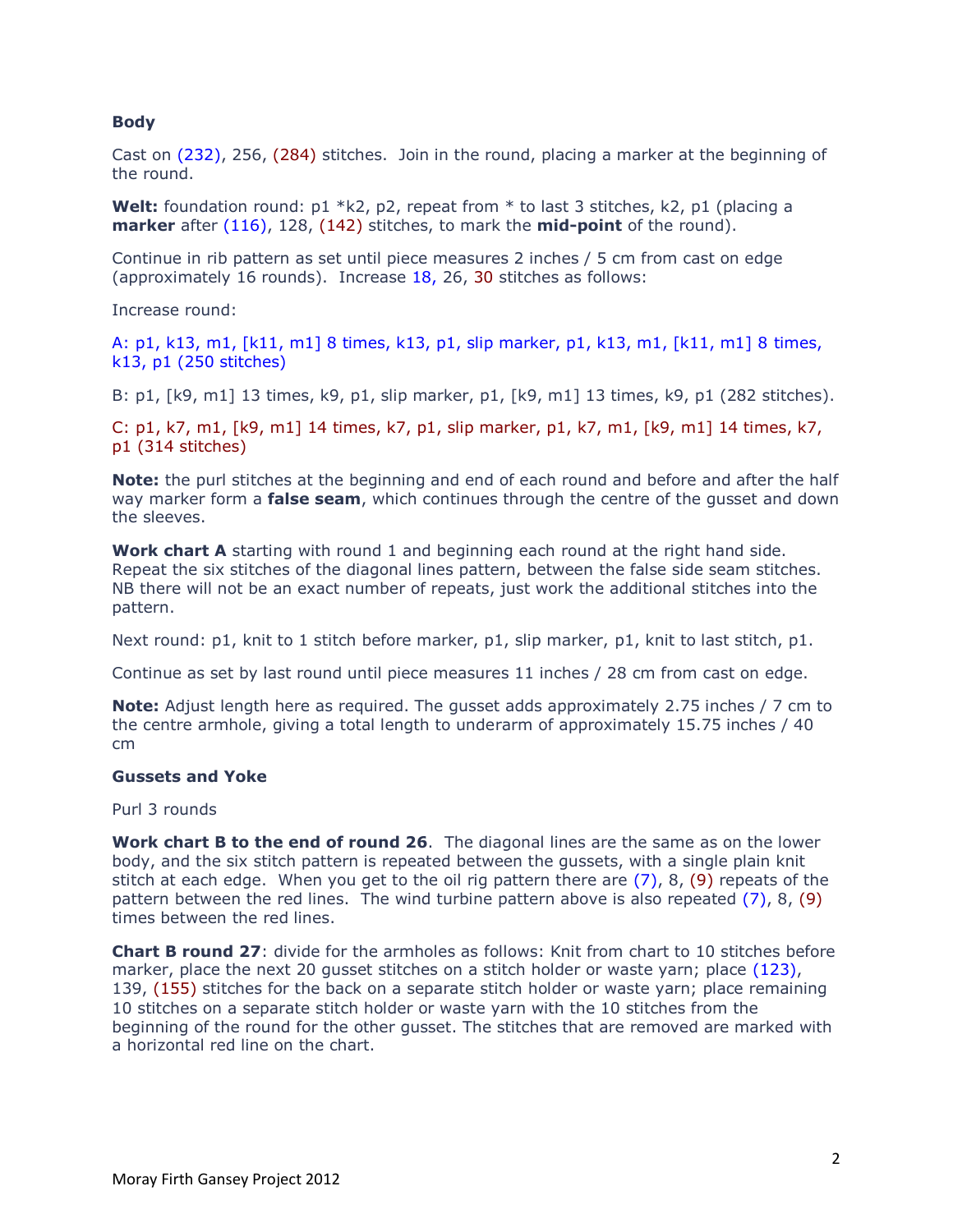#### **Front**

Now knit back and forward on the front working rows 28-61 from Chart B. NB When working

wrong side rows remember to work boxes marked  $\Box$  as purl and boxes marked  $\Box$  as knit

**Work Chart C**, repeating the section between the red lines (7), 8, (9) times.

After finishing final chart row work decrease row as follows:

A: (k1, k2tog) 13 times, k1, place marker, k43, place marker, (k1, k2tog) 13 times, k1. (97 stitches will remain = 27 stitches, marker, 43 stitches, marker, 27 stitches). The neckband will be picked up from the central 43 stitches and the other stitches will be used for the shoulder straps.

B: k1, [k1, k2tog, k2, k2tog] 6 times, k1, k2tog, place marker, k47, place marker, [k1, k2tog, k2, k2tog] 6 times, k1, k2tog, k1. (113 stitches remain = 33 stitches, marker, 47 stitches, marker, 33 stitches). The neckband will be picked up from the central 47 stitches and the other stitches will be used for the shoulder straps.

C: (k2, k2tog) 13 times, place marker, k51, (k2tog, k2) 13 times. (129 stitches will remain = 39 stitches, marker, 51 stitches, marker, 39 stitches). The neckband will be picked up from the central 51 stitches and the other stitches will be used for the shoulder straps.

Break yarn, but do not cast off.

#### **Back**

Reattach yarn to the other side and work the back the same as the front. Break yarn, but do not cast off.

#### **Shoulder Straps**

The shoulder straps are worked from the shoulder towards the neck.

Return the front and back stitches of one shoulder to needles if you have removed them. Cast on 17 stitches on a separate needle. Hold one set of shoulder stitches in your left hand with the right side facing, and the neck edge to the left. Knit first stitch from left needle and slip last cast on stitch over it (this is a right side row).

(WS) Turn work, slip the first stitch, with the yarn in front (do this on every wrong side row), and purl across, purling the last stitch together with the first stitch from the other shoulder.

(RS) Turn work and start to **work Chart D.** Slip the first stitch of each right side row with the yarn at the back; continue to work off a shoulder stitch at the end of each right side row using slip one knit one pass slip stitch over, and each wrong side row using purl 2 together.

Break yarn, leaving the stitches on waste yarn to be picked up again later to work the neckband.

Work the other shoulder strap in the same way.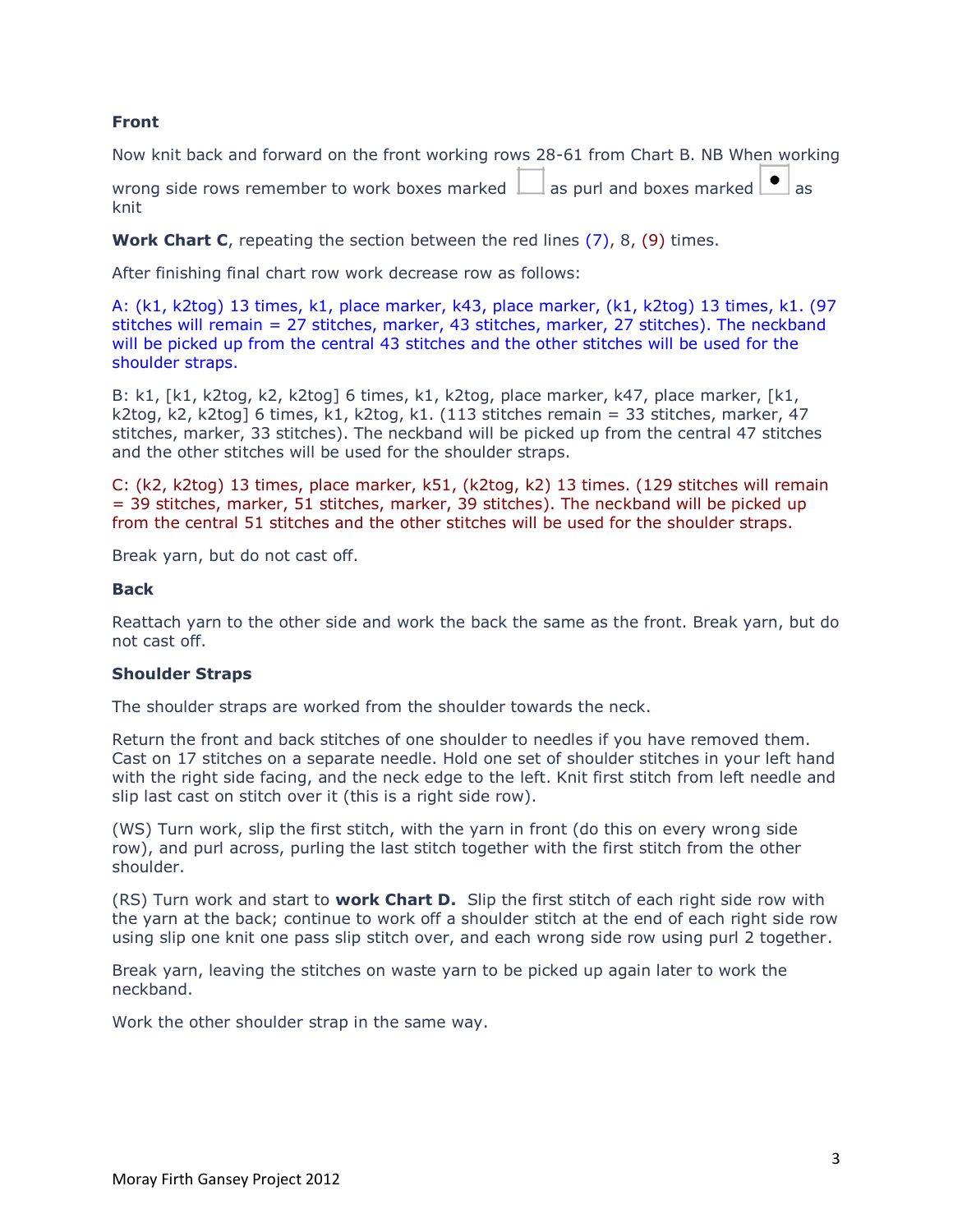#### **Sleeves**

Pick up 98 stitches spaced evenly starting to the left of the gusset stitches. Knit 9 gusset stitches, p1, place marker for beginning of round, p1, knit remaining 9 gusset stitches from holder (118 stitches)

Knit until you reach the marker again. This is now the beginning of the round.

**Knit Chart E** working decreases as marked, and repeating the six stitches of the diagonal lines pattern around the sleeve.

After completing Chart E, 100 stitches remain.

Maintaining the 2 stitch false seam continue to **decrease the sleeve** as follows:

A: work decrease round\* on next and every following  $4<sup>th</sup>$  round until 52 stitches remain; work 3 rounds without shaping.

B: work decrease round\* on  $5<sup>th</sup>$  and every following  $5<sup>th</sup>$  round until 60 stitches remain; work 8 rounds without shaping.

C: work decrease round\* on  $4<sup>th</sup>$  and every following  $7<sup>th</sup>$  round until 68 stitches remain; work 7 rounds without shaping.

\*Decrease round is worked as follows: p1, k2tog, knit to 3 stitches from end, ssk, p1

**Knit Chart A**, repeating the six stitch diagonal lines pattern between the false seam stitches.

Decrease round: p1, k2tog, k16, k2tog, k18, k2tog, k16, k2tog, p1. (48, 56, 64 stitches).

Next round: p1, \* k2, p2, rep from \* to last 3 stitches, k2, p1.

Rib for 15 more rows (or 2 inches / 5 cm).

Cast off in pattern.

Make other sleeve the same.

#### **Neckband**

Cast on 6 stitches. Find the centre point of the shoulder strap stitches on the side where you want the buttons to go, and pick up all the neckband stitches from this point (126, 134, 142) stitches).

Turn work (neckband is worked back and forth, not in the round). K6, p2tog, p62, p2tog, p to last 6 stitches,  $k6$  ( $124,132,140$  stitches).

Row 1:  $k6$ ,  $*$  p2, k2, repeat from  $*$  to last 6 stitches, k6.

Work a further 5 rows as set, maintaining 6 stitches at either side in garter stitch, the rest in rib.

Row 7 (buttonhole row):  $k6$ ,  $*$  p2, k2, rep. from  $*$  to last 6 stitches, k2, k2tog, yarn over, k2.

Rows 8-14 as Row 1.

Row 15 as Row 7 (buttonhole row).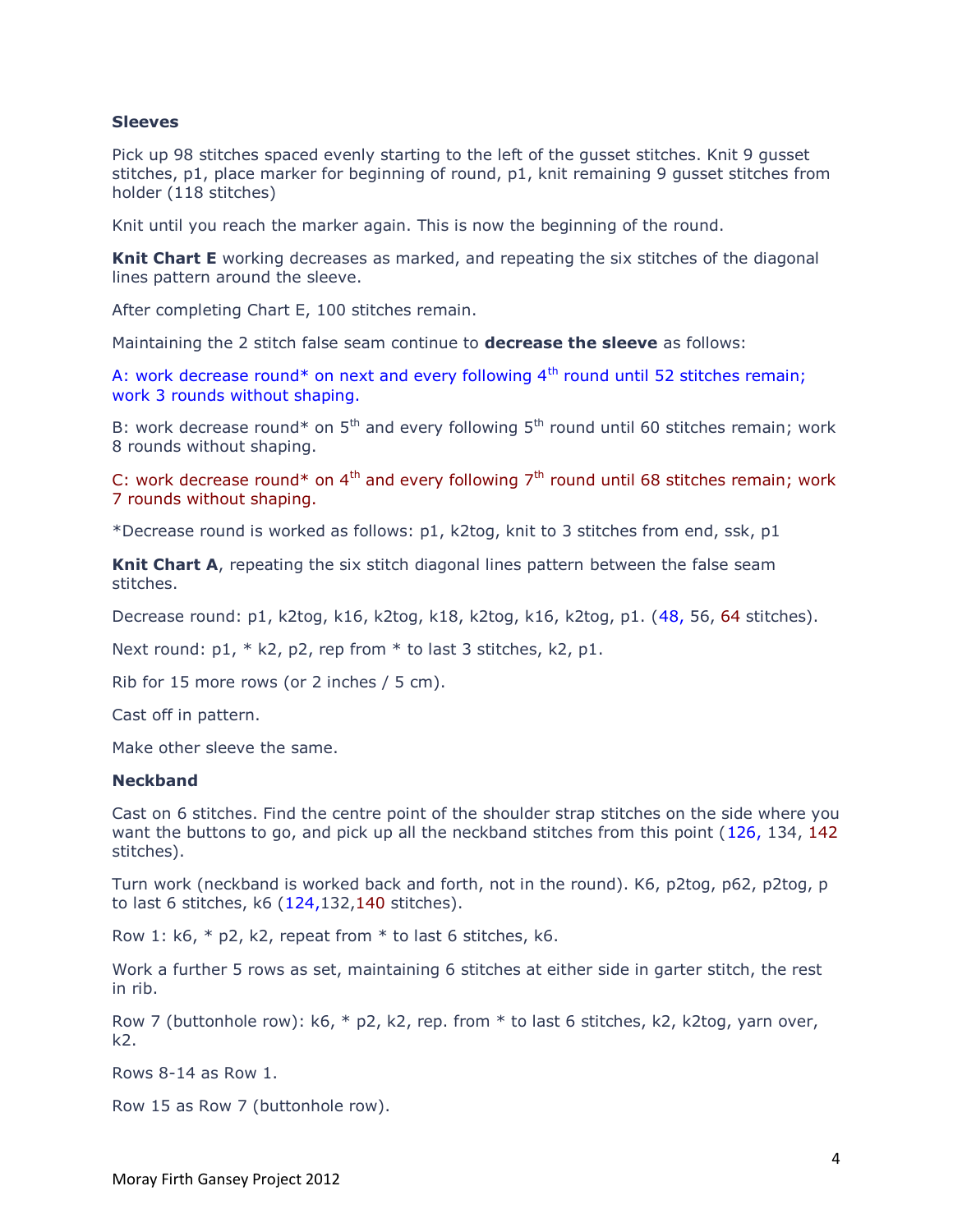Rows 16-20 as Row 1. Cast off in pattern. **Finishing** Darn in all ends. Sew start of button band to inside of neck. Wash as per yarn directions. Shape and lay flat to dry. Sew on two buttons to correspond with buttonholes on neckband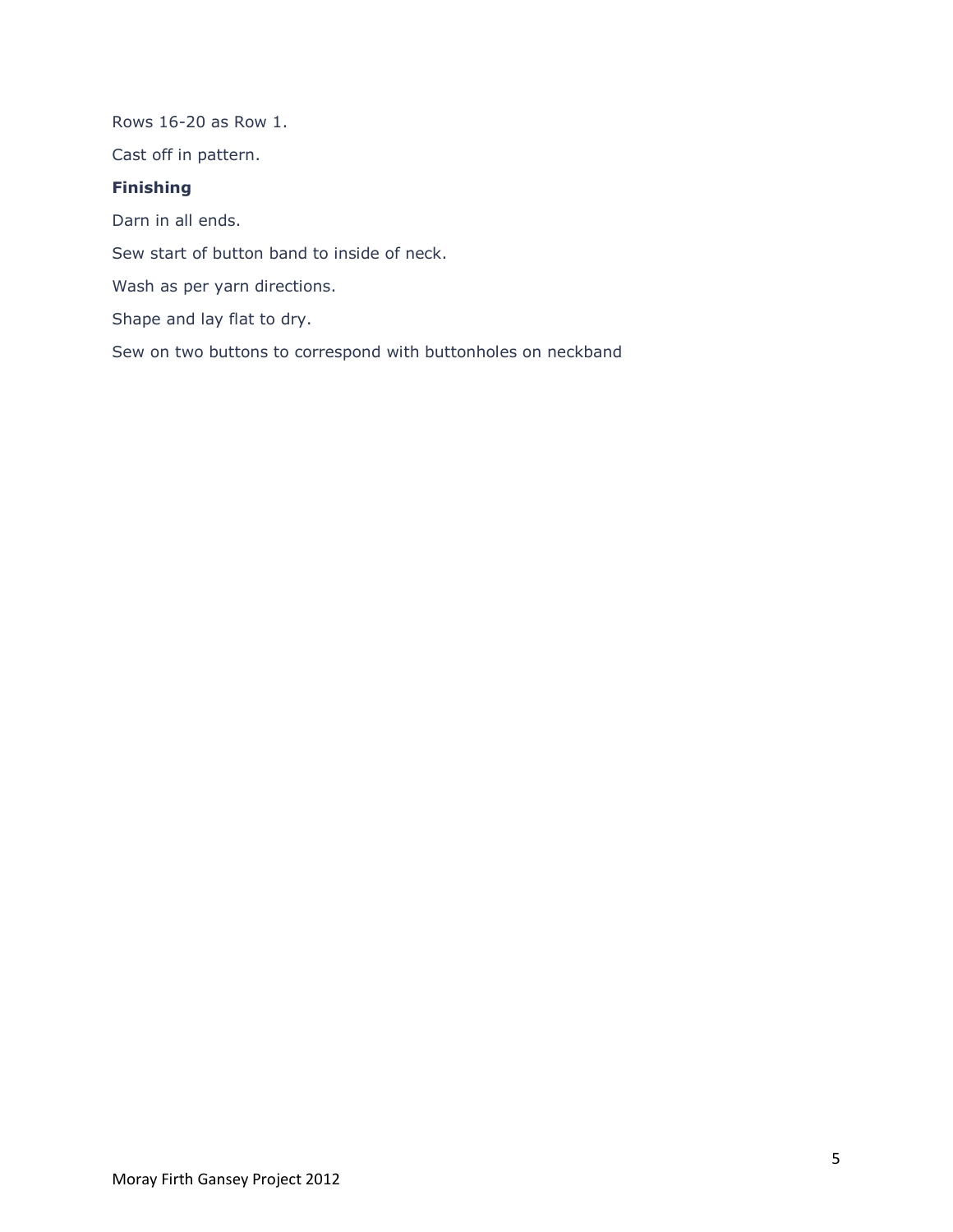

**Charts – chart B has been split into two as it is a large chart**. These charts have been created using Knitting Chart Editor from [www.stitchmastery.com.](http://www.stitchmastery.com/)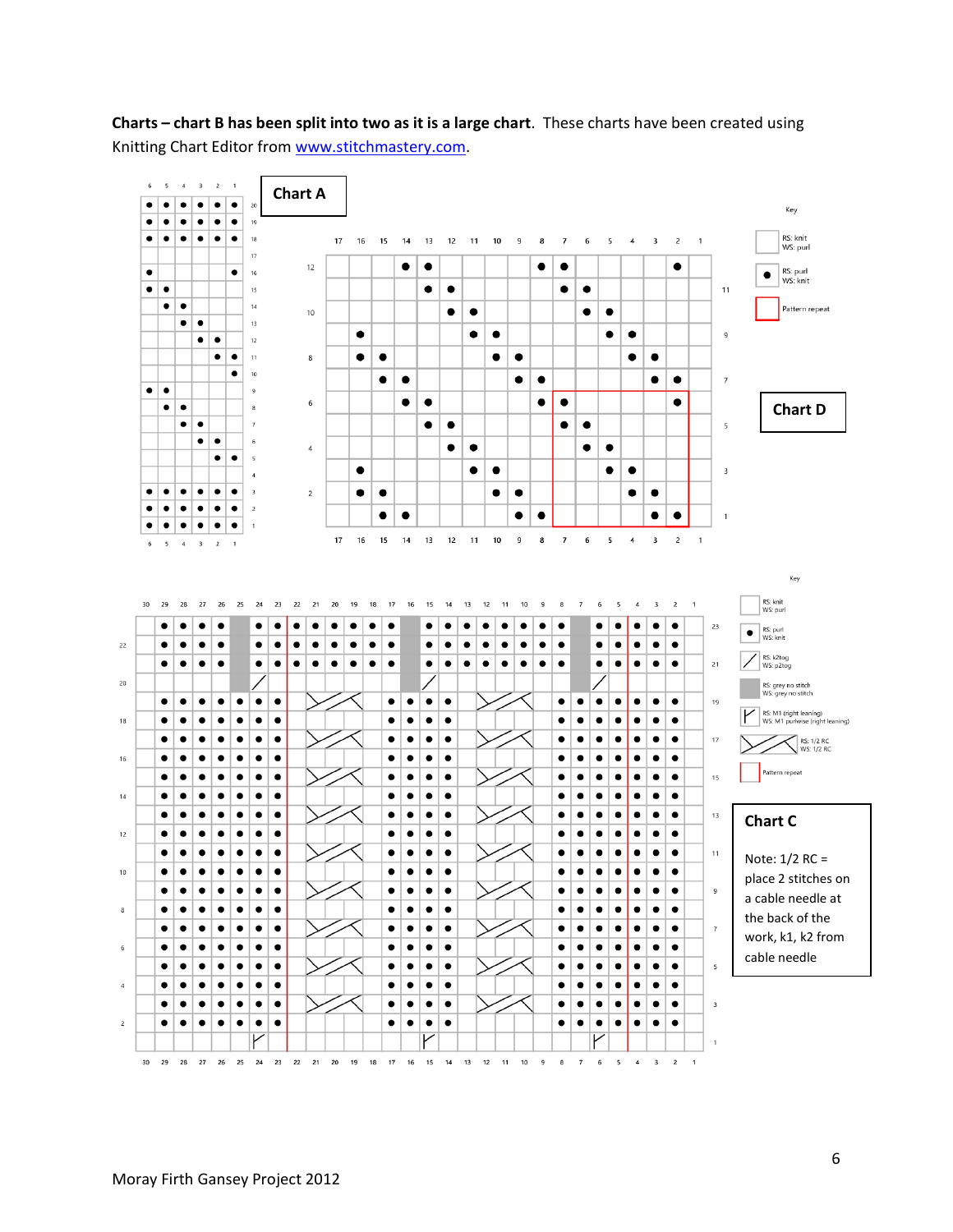

# **Chart B1 (key is on next page)**

Chart B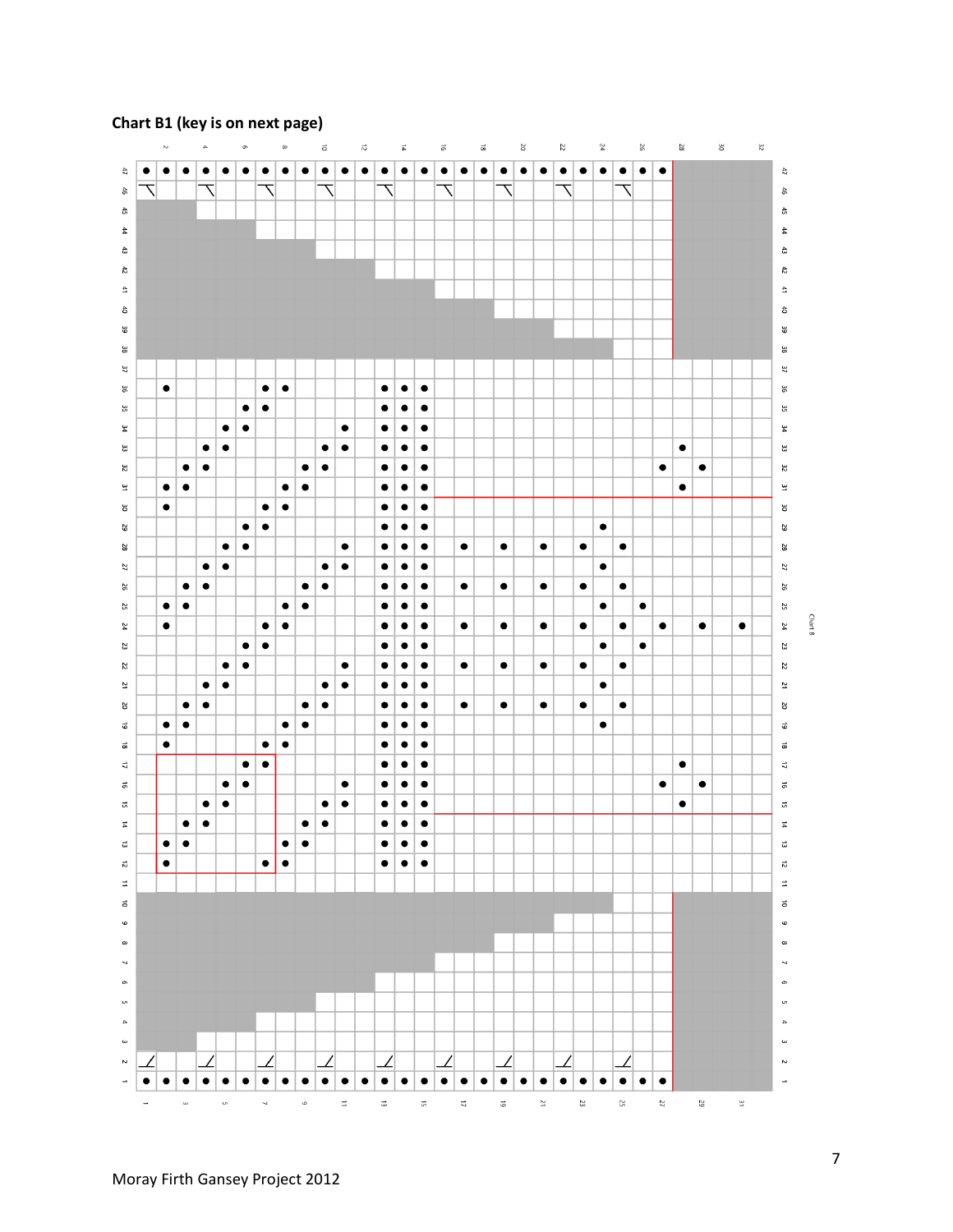#### **Chart B2 and chart B key**

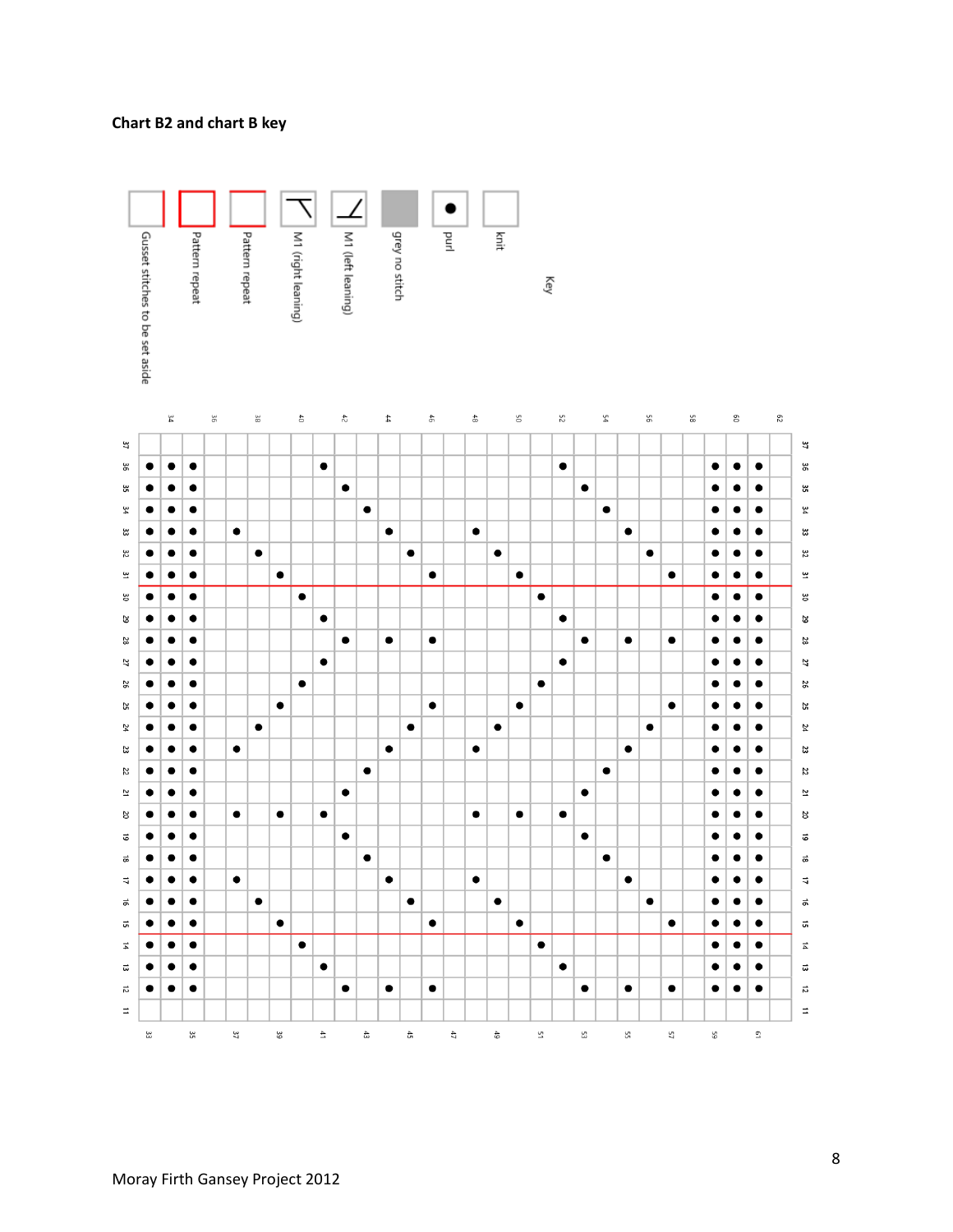

**Chart E**